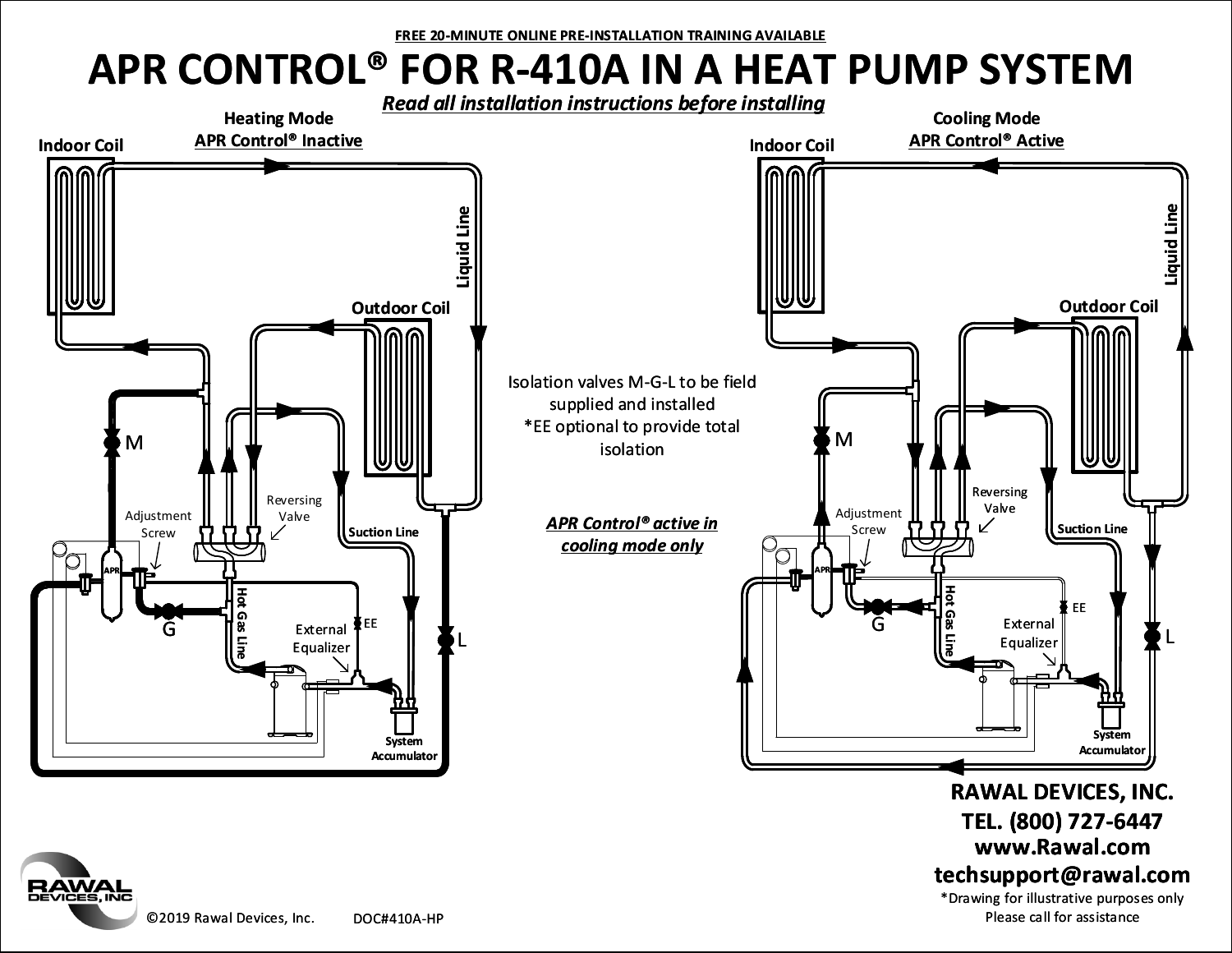

# **APR Control Installation Instructions APR-410A**

If possible pump down system and lock existing refrigerant in the receiver or condenser. If you cannot secure existing system charge, use proper refrigerant recovery methods to save and store the refrigerant charge. Before installing the APR Control, make sure your system is clean –if not, or in doubt a new filter / strainer must be used to protect the APR Control to isolate and remove the system contaminants. Particles of dirt can settle on the valve seat of the Compression Ratio Reduction valve (CRRV) and prevent it from closing, leading to possible compressor overheating and system damage.

After you install the APR Control, use standard evacuation procedures and follow the directions listed below. All connections between the system and the APR Control can be made in the condensing section. The APR Control may be mounted outside the condensing unit housing if space or access are a problem. The APR Control should be mounted vertical, with discharge from the desuperheating chamber UP or an orientation so chamber discharge is above Schrader valve at bottom. Manual Shut off valves to isolate the APR Control connections to liquid, discharge and suction lines *are to be field supplied and installed*. Functionally, isolation valves will assist in charging the systems and troubleshooting should difficulty with set-up arise.

Connections to the refrigerant circuit can be on horizontal or vertical pipes, but discharge from the APR Control desuperheating chamber to the suction line must be into the top of the suction line to prevent oil from draining into the APR Control chamber.

#### *All connections to the APR Control should be made with Stay-Silv® 15 or equivalent Brazing Alloy. Keep in mind when brazing that the exterior of the APR Control is stainless while the interior is copper clad.*

Always use plenty of wet rags or heat absorbing paste on the valves and aim your flame away from valve bodies to prevent possible damage.

1) Tee in a line shut off valve (G) at the compressor discharge line, (size to APR hot gas valve inlet) where strainer is supplied, install it in the APR hot gas inlet only.

2) Tee in a line shut off valve (M) at the suction line prior to compressor, (size to APR mixed gas discharge outlet at top of desuperheating chamber).

3) Tee in a line shut off valve (L) at the liquid line near the condenser coil or receiver outlet, size to APR injection valve inlet.

4) Mount APR Control securely in the condensing unit.

5) Connect discharge line from valve (G) to the inlet on CRRV valve connected to APR Control. CRRV valve inlet marked with Red Discharge Line sticker.

6) Connect suction from the line valve (M) to the mixed gas outlet on top of APR Control desuperheating chamber.

7) Connect liquid from the line valve (L) to the liquid injection valve (TXV) inlet on APR Control.

8) External equalizers on sides of APR Control Compression Ratio Reduction valve should be connected to the suction line between mixed gas discharge connection from the APR Control and compressor inlet.

9) The injection valve bulb and CRRV valve bulb *must* be mounted, and insulated, to the suction line between compressor and mixed gas discharge connection from the APR Control.

10) Leak test system and evacuate. Before charging system close all APR Control line valves, do not leave the APR Control open when charging the system. No additional charge is required for the APR Control to operate.

11) For R-410a High Temperature Systems – **Compression Ratio Reduction valve of the APR Control has been set to open at about 118 psig (40° F)**. See adjustment sheet if you require further instructions.

12) **APR Control Liquid Injection valve is set to open at around 65° F (or 20° superheat) to protect the compressor from overheating**.

**\*Please refer to the Spec. & Dimension sheet for connection sizes for specific model APR Control.**

**\*Adjustment settings to all APR-410A valves need to be confirmed in the field.**

### **DOC#410A-INST**

**Rawal Devices, Inc. \* 800.727.6447 \* 781.933.3304 \* Fax: 781.933.3306 \* sales@rawal.com \* www.rawal.com**